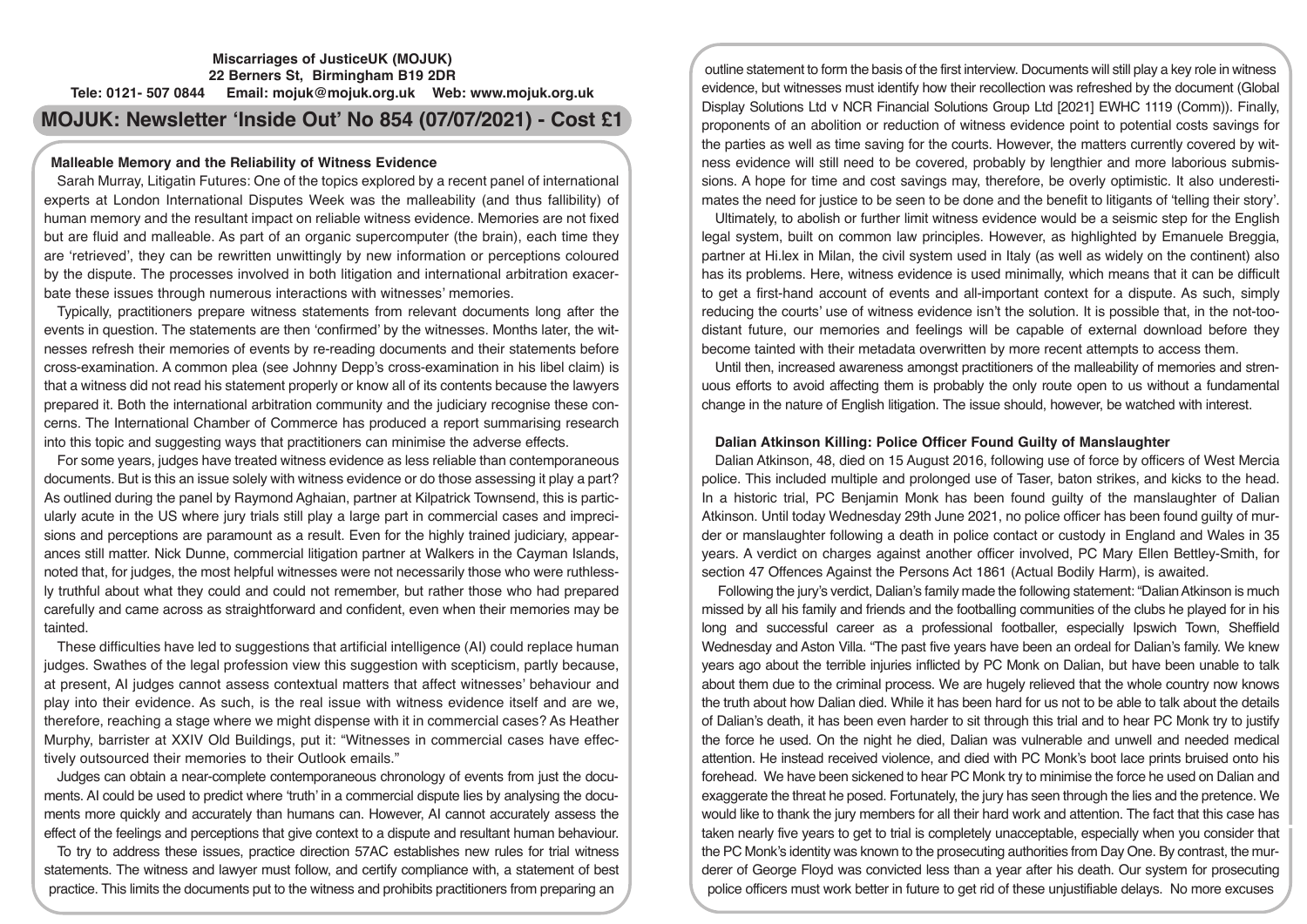– no more delays. Dalian's footballing talent led him to achieve great things in his life. Our sincere hope is that now that the truth about his death is known, and justice has been done, we can start to remember him not for the manner in which he died, but for the way in which he lived." Kate Maynard of Hickman and Rose Solicitors, who represents the family, said: "This is the first manslaughter conviction in the modern era of a police officer using excessive force in the course of duty.This is a landmark conviction. I hope it is a watershed moment for accountability of police officers in this country. Police officers involved in fatalities have all too rarely faced criminal proceedings; even internal police disciplinary proceedings remain unusual, despite over 25 years of independent investigations by the IOPC and its predecessor. It is striking that even before the first anniversary of George Floyd's death in Minneapolis, the police officer who murdered him had already been convicted. By contrast, PC Monk was able to blame the five year delay on his vague and variable evidence; and that delay caused Dalian's family significant anguish and uncertainty. They were forced to wait patiently for almost half a decade to hear the details of what happened on 15 August 2016. While the wheels of justice have, in this case, turned far too slowly, today's guilty verdict must mark a turning point for the IOPC and CPS. Until now, they have failed to give the public confidence that police officers who break the law by using excessive force on duty will be held fully accountable. That has to change: the CPS need to place more trust in juries and end the past reluctance to prosecute police officers, including after critical findings at public inquiries, inquests or civil proceedings."

 Deborah Coles, Director of INQUEST, said: "The prosecution of police officers is a rarity in the UK. Today's guilty verdict reflects the evidence of excessive police violence. It is historic and sends a strong message that police are not above the law. However, the prosecution of a few police officers does not address the racism and discrimination embedded in policing. Since Dalian's death the roll out and use of Taser by police has risen significantly, despite the well-known risks these weapons pose to people with mental or physical ill health.

 Dalian's death is not an isolated case but part of a systemic problem. For decades, Black men, particularly those in mental health crisis, have disproportionately died following use of force by police. True justice requires structural change across our society and its institutions to address racism, and respond better to mental ill health and state violence."

## **1972: Undercover Policing Inquiry Identifies First Suspected Miscarriages of Justice**

The inquiry into undercover policing operations in England and Wales has referred the first suspected miscarriages of justice identified through its investigations to a dedicated panel set up by the Home Office. The case, involving 12 individuals, relates to an incident on 12 May 1972 when political activists attempted to stop the British Lions rugby team departing the Star and Garter Hotel in Richmond. Fourteen activists, including the undercover officer HN 298, using the name Michael Scott, were subsequently arrested and charged with obstructing the highway and obstructing a police officer in the execution of his duty. Thirteen of the individuals – including HN 298, Christabel Gurney and Ernest Rodker – were convicted of both offences, one – Professor Jonathan Rosenhead – was convicted of highway obstruction only, and another was acquitted. The inquiry said that, based on the evidence it had received to date, the undercover officer pleaded not guilty in his cover name of Michael Scott, and his true identity was not revealed to the prosecutor or the court. As part of its terms of reference, the Undercover Policing Inquiry seeks to identify suspected miscarriages of justice that might have occurred due to an undercover policing operation or an operation not being disclosed when it should have been. Suspected cases are referred to a miscarriages of justice panel

comprising two senior members of the Crown Prosecution Service (CPS) and two from the police, which decide whether further action is required, such as a referral to the Criminal Cases Review Commission (CCRC). In a statement, the inquiry said further suspected miscarriages of justice may be identified as it progresses chronologically through its investigations into undercover policing operations in England and Wales from 1968 to the present.

## **ECtHR Bolsters 'Right to be Forgotten'**

The so-called 'right to be forgotten' took another step forward in human rights law when judges of the European Court of Human Rights ruled in favour of a man with historical convictions relating to a fatal road accident. In Hurbain v Belgium, the editor of Belgian newspaper Le Soir appealed a domestic order ordering him to anonymise an article in its electronic archive naming the driver, convicted in 2000. After serving his sentence and being rehabilitated in domestic law, the driver applied in 2010 for the article to be removed from online archives or anonymised. In 2016 Belgium's Court of Appeal ruled that to keep the article online could cause indefinite and serious harm to the driver's reputation, giving him a 'virtual criminal record'. It found that the most effective way to ensure respect for his private life, without disproportionately affecting freedom of expression would be to anonymise the article by replacing the individual's full name with the letter X.

On appeal, the ECtHR was asked to rule on whether the interference with the editor's Article 10 rights had been necessary. In a chambers ruling the judges agreed by a majority of six to one with the domestic judgment, finding that the online article was of no value in terms of newsworthiness and that, 20 years after the events, the identity of a person who was not a public figure did not enhance the public interest. Meanwhile online anonymisation would not affect the integrity of the original article, which would remain in the print archives. The judges therefore found that the domestic courts had been entitled to conclude that the requirement of proportionality of interference with the right to freedom of expression had been met. There had therefore been no violation of Article 10 of the ECHR. The court added that its conclusion did not imply any obligation on the media to check archives on a systematic and permanent basis. Both sides have three months in which they can refer the case to the Grand Chamber of the court for a final ruling.

# **ECtHR Orders UK to Pay Damages Over Family Court Judge's Findings**

Monidipa Fouzder, Law Gazette: The European Court of Human Rights has ordered the UK to pay €24,000 in respect of non-pecuniary damages and €60,000 in respect of costs and expenses, to a social worker who became aware of criticisms of her conduct only when a family court judge delivered an oral judgment at the end of a hearing. The social worker went to the Court of Appeal, which found that the process by which the judge arrived at his criticisms was 'manifestly unfair' and set aside the adverse findings. However, in SW v United Kingdom, published yesterday, the Strasbourg court said the social worker suffered prejudice personally and professionally which the Court of Appeal's judgment did not remedy.

The case stems from childcare proceedings in which the social worker was called as a professional witness. After the oral judgment was delivered but prior to it being finalised, the family court judge held a series of hearings which addressed submissions by the social worker. Some changes were made to the text, but the adverse findings remained and the decision not to grant her anonymity was maintained. The judge directed his judgment to be sent to the social worker's local authority employer and advised that it be shared with relevant professional bodies. A psychiatrist reported that receiving the family court judge's findings had been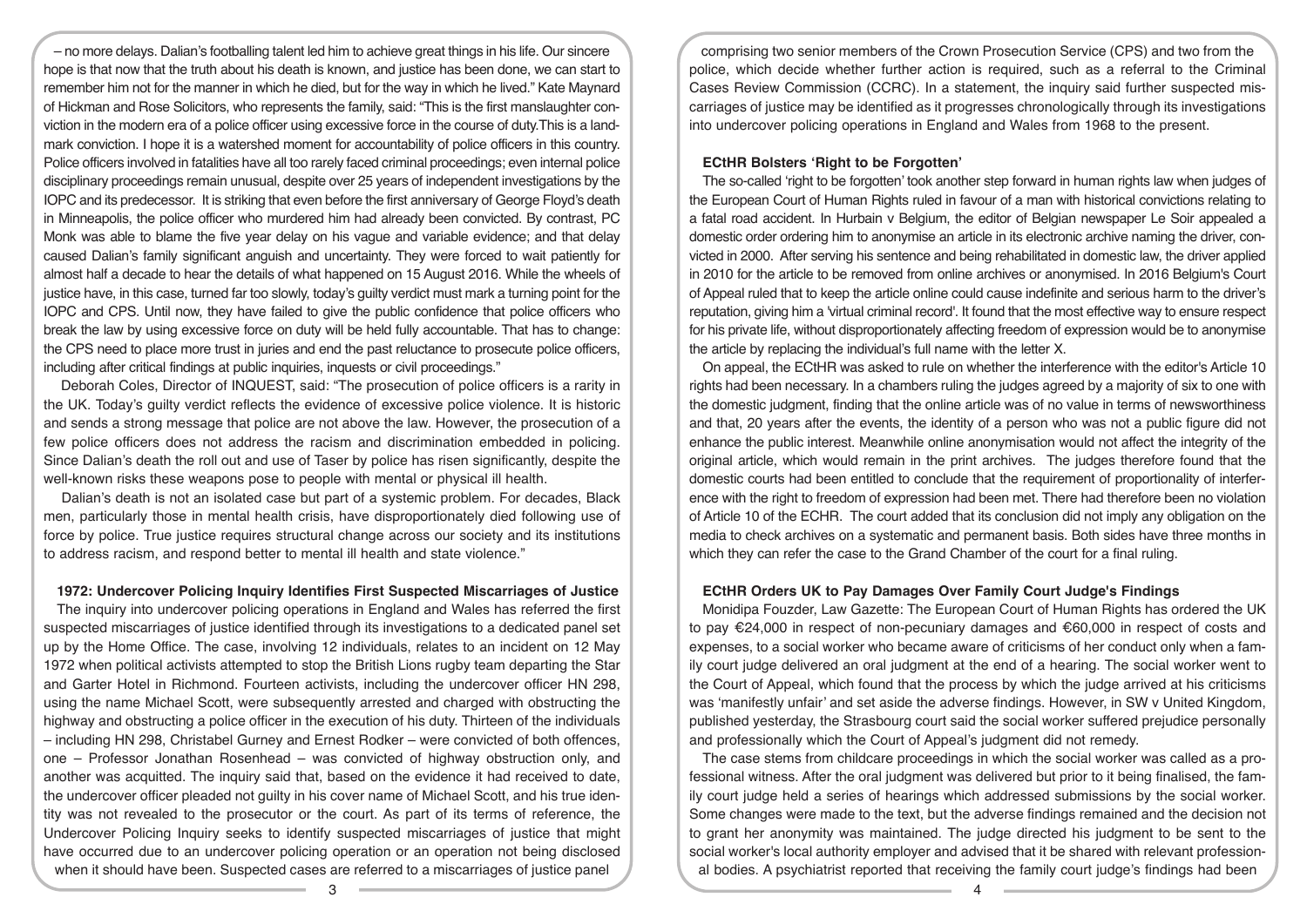a 'highly traumatic experience' for the social worker, triggering post-traumatic stress disorder.

The ECtHR said: 'The Court of Appeal did not afford the applicant appropriate and sufficient redress for her complaint under Article 8 of the convention. It has not been suggested that any other remedy was available to the applicant which would have provided her with the opportunity of obtaining such redress. It is not in dispute that she would only have been entitled to damages for misfeasance in public office if she could show that the judge had knowingly or recklessly abused his power and either intended to cause her harm, or was recklessly indifferent to the probability of causing her harm. Furthermore, the government expressly accepted that she could not have made a claim for damages under the Human Rights Act 1998 because any attempt to establish the necessary lack of good faith on the part of the judge would have been unlikely to succeed.'

The social worker was represented by Michael Oswald of Bhatt Murphy Solicitors. Oswald told the Gazette: 'While this judgment vindicates SW, she should have been able to look to the courts in this jurisdiction to remedy breaches of her fundamental rights. Section 9(3) of the Human Rights Act prevented her doing so. The government should act to remove that provision's incompatibility with Article 13 to make effective remedy for all such breaches available in domestic courts.'

#### **CCRC Need Extra £1m to Recruit Experienced Case Workers**

*Jon Robins, Justice Gap:* The head of the miscarriage of justice watchdog has called on ministers for £1m extra funding to increase the number of case workers with the expectation that any new money must be 'ring-fenced' from extra demand caused by more applications as a result of the Horizon Post Office scandal. The House of Common's justice committee shone more light on the long term funding crisis at the Criminal Cases Review Commission with MPs hearing the group was struggling to recruit experienced case workers and that its fee for commissioners was one third that of comparable roles.

In response to questions from MPs, the CCRC chair Helen Pitcher said that she and chief executive Karen Kneller had been 'very clear about what we need' in talks with the Ministry of Justice (MoJ and that the recent Westminster Commission report was 'also very clear in its recommendations. 'Both Karen and I said we needed at least another million, and that was before we realised the magnitude of the Post Office issue,' she added.

Earlier in the year a report by the All-Party Parliamentary Group on Miscarriages of Justice reckoned that the group has suffered the 'biggest cut' of any part of the criminal justice however as long ago as 2008 the group's then chair Graham Zellick went on the record about the urgent financial problems. The Westminster Commission revealed that the CCRC received just £5.93m in 2019 compared to £9.24m in 2004. Its report reveals that the average workload for case review managers climbed from 12.5 in 2010 to 27 in 2017.

The CCRC is presently waiting for confirmation of increased funding from the MoJ. 'We want both to protect and enhance the casework frontline so we can have more case review managers and more commissioners, but we also want to do more outreach and engagement work so that people who need our services are aware of us and can find us,' said Kneller. She added added: 'If we do get several hundred more Post Office cases, we will be going straight back to the MOJ to say we need to ring-fence funding to deal with that'. 'It is still quite shocking that many members of the legal profession are unaware of our existence or do not quite understand the role that we play. That is down to us. It is down to having the resourcing to do that. We absolutely need more funding.' Labour MP Maria Eagle raised concerns over the change

in commissioners' tenure from generous salaries to a relatively modest day rate (£358) as a result of a controversial MoJ review. Those concerns led to the Westminster commission calling on the watchdog to 'demonstrate its independence' from government.

Pitcher gave a robust defence of the changes. 'There is a myth that goes around that says commissioners are on one day a week. That is not true,' she said. In her words, commissioners 'flex up' according to demand and that was 'enormously helpful for us when we have issues such as the Post Office, Shrewsbury 24, and a couple of other linked cases where we need more commissioner time'. 'That is why we have referred more cases in the last financial year than we have ever done before,' she insisted. She also claimed that the new arrangements increased commissioners' independence. The changes were resisted by former commissioners who have since left the CCRC on the basis that they compromised their independence. Not so, according to Pitcher: 'My argument would be that, if the organisation is your sole employer for pay and rations, that could lead to a slowing down and a caution in your decision making, which we do not want as an organisation and we do not support.'

The Tory MP Dr Kieran Mullan asked them about a 30% drop in commissioner days over the last year. Pitcher dismissed concerns saying that drop 'reflected case loads'. 'Where the rubber will hit the road is as we get more and more cases, which we anticipate not only in relation to the Post Office but we anticipate that there could be more claims of miscarriages of justice because of the delay in cases coming to court for prosecution, witnesses' memories fading and so on,' she continued. 'We would need significantly more funding as that unfolds, and we really anticipate it will unfold post pandemic and also in relation to the Post Office.' However Pitcher acknowledged that commissioners' day rate was an issue. 'My commissioners will freely admit that the other elements of their portfolio fund underpin the money they get from the CCRC, and that cannot be right,' she said. Luckily, they are all passionate about miscarriages of justice and do it because they believe in our core purpose, not because of what they actually receive in remuneration.'

The CCRC's chief exec said that the commissioners' fee had dropped behind comparable roles, when pressed as to how much Karen Kneller said 'probably a good quarter or a third. We are talking a substantial uplift, in my view.' Case review manager Miles Trent was asked about whether he felt overly-constrained by the CCRCs 'real possibility test' – the group can only send a case back to the Appeal judges if they are satisfied there is a 'real possibility' that the court will over turn it. The Westminster commission has called for that test to be reviewed over long standing concerns it was making the commission too deferential. 'That is the easiest question I have been asked all day,' Trent replied. 'I and all the other case review managers would answer the same. We are not sitting around saying, "If it was not for this pesky real possibility test, I would have this case referred." Case reviewers do not feel the wording inhibits us.'

# **Submissions to the Home Secretary to Lift the LTTE terrorism Ban in the UK**

Bindmans Solicitors: TGTE (Transnational Government of Tamil Ealam) members have presented the Home Secretary with legal arguments and evidence in support of their application to have the Liberation Tigers of Tamil Eelam (the LTTE) removed from the list of organisations proscribed under the Terrorism Act in the UK. The TGTE is seeking to have the ban on the LTTE lifted on the basis that the LTTE is not 'concerned in terrorism', and that the ban interferes with the rights of the Tamil community to engage in public debate about the position of Tamils in Sri Lanka. Their representations include expert evidence from political scientist Professor Mampilly of City University of New York, and Peter Schalk, a retired expert in the history of religions at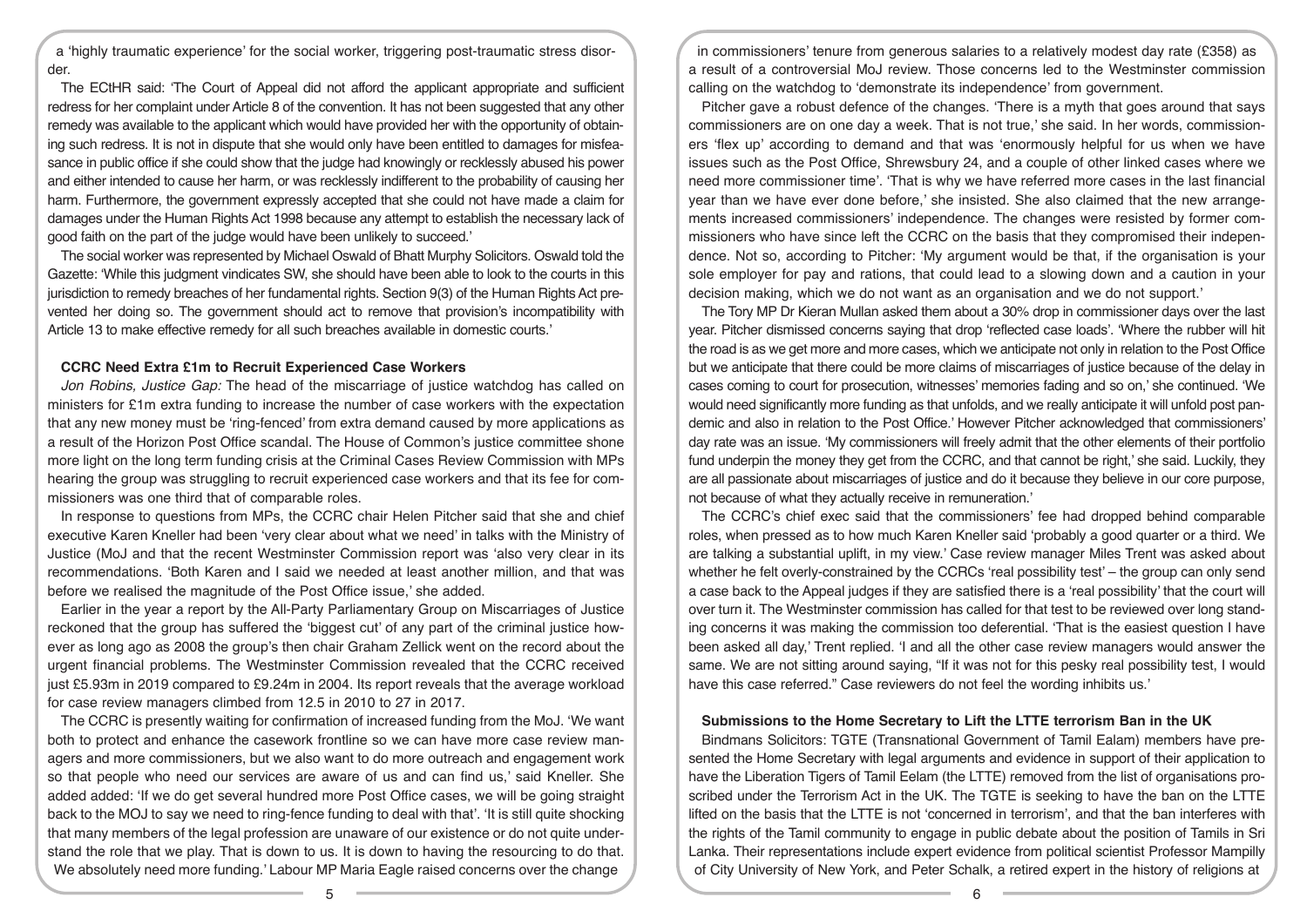the University of Uppsala, Sweden. The representations also include powerful evidence from a number of Tamil activists whose political campaigning has been adversely affected by the LTTE's proscription. The Home Secretary now has 90 days to consider the arguments advanced on behalf of the TGTE and to make a decision as to whether or not the LTTE will continue to be proscribed. The decision is expected no later than 31 August 2021.

The opportunity to make these arguments arose following the TGTE members' successful appeal to the Proscribed Organisations Appeal Commission (POAC) against the Home Secretary's previous refusal to de-proscribe the LTTE. In its judgment, handed down on 21 October 2020, the POAC found that the information presented to the Home Secretary when he (at the time) made his decision to maintain the LTTE on the list of proscribed organisations 'materially misstated' the conclusions reached by the Proscription Review Group (the expert body whose role it is to assess the threat posed by groups who are considered for proscription under the Terrorism Act 2011). The POAC also found that the submission inaccurately summarised the views of JTAC (Joint Terrorism Analysis Centre). The POAC therefore concluded that the decision to retain the LTTE on the list of proscribed organisations was unlawful.

Following the judgment, on 18 February 2021, the POAC accepted an undertaking by the Home Secretary to reconsider the TGTE's application to de-proscribe the LTTE, taking into account further representations by members of the TGTE. The TGTE is represented by Maya Lester QC and Malcolm Birdling of Brick Court Chambers along with Jamie Potter and Caroline Robinson of Bindmans LLP.

## **Protestors Ziegler & Others Victory in the Supreme Court**

Rights to freedom of expression and freedom of peaceful assembly guaranteed by articles 10 and 11 of the European Convention of Human Rights (the "ECHR"). In September 2017, the Defence and Security International arms fair was held at the Excel Centre in East London. The appellants Ziegler & Others are strongly opposed to the arms trade. They took action to protest the fair and disrupt deliveries to the Excel Centre. The action consisted of lying down in the middle of one side of an approach road leading to the Excel Centre, and locking themselves to lock boxes, which are hollow boxes containing bars to which the appellants attached their arms. The police were present at the scene in anticipation of demonstrations. Officers tried to persuade the appellants to remove themselves from the road. When this failed, the appellants were arrested. It took roughly 90 minutes to remove them from the road, however, as the lock boxes were constructed in a way which made them hard to disassemble.

The appellants were charged with wilful obstruction of a highway without lawful authority or excuse, contrary to section 137(1) of the Highways Act 1980 (the "1980 Act"). They were acquitted following a trial at Stratford Magistrates' Court. The district judge had regard to the appellants' article 10 and 11 ECHR rights, and concluded that the prosecution had not proved that the appellants' obstruction of the highway, which it found to be limited, targeted, and peaceful, was unreasonable. The appellants therefore had a defence of lawful excuse for the purposes of section 137. The respondent appealed by way of case stated to the Divisional Court, which allowed the appeal and directed that convictions be entered. The Divisional Court considered that the assessment of the proportionality of the interference with the appellants' ECHR rights was wrong, essentially because the district judge failed to strike a fair balance between the interests of the protestors and those of other members of the public.

The parties agreed that the issues in the appeal, as certified by the Divisional Court as

points of law of general public importance, are as follows: What is the test to be applied by an appellate court to an assessment of the trial court in respect of a statutory defence of lawful excuse when Convention rights are engaged in a criminal matter? Is deliberate physically obstructive conduct capable of constituting a lawful excuse for the purposes of section 137 of the 1980 Act, where the impact of the deliberate obstruction on other highway users is more than de minimis (i.e. minimal), and prevents them, or is capable of preventing them, from passing along the highway?

Judgment: The Supreme Court allows the appeal by a majority. The order directing convictions is set aside. The dismissal of the charges against the appellants is restored. The Appellate Test: Section 137(1) of the 1980 Act must be read compatibly with the ECHR. In this context, that involves considering whether the public authority's interference with the protestors' rights was proportionate. If it was not proportionate, such that the interference was unlawful, the protestor will have a statutory defence of lawful excuse. [10]-[16]. The appellate test conventionally applied by the Divisional Court in appeals by way of case stated in criminal proceedings, including in cases involving issues of proportionality, is whether the court's conclusion was one which was reasonably open to it – i.e., it is not Wednesbury irrational or perverse (see Associated Provincial Picture Houses Ltd v Wednesbury Corpn [1948] 1 KB 223) [29]. This strict test of irrationality or perversity reflects the fact that an appeal by way of case stated is an appeal from a tribunal of fact which is only permissible on a question of law [36] and the general approach to such appeals set out in the House of Lords decision in Edwards v Bairstow [1956] AC 14. On this approach, a conclusion of fact will only be open to challenge if it is one which no reasonable court, properly directed as to the law, could have reached on the facts found or there was no evidence to support it. An appeal will also be allowed where there is an error of law on the face of the case stated [39]-[40].

The Divisional Court held that a different test applied in appeals, such as this, which involve an assessment of proportionality. Under that test, following the Supreme Court's decision in In re B (A Child) (Care Proceedings: Threshold Criteria) [2013] UKSC 33, an appeal will be allowed where the decision of the lower court was "wrong", whether in law or in fact. The majority consider that this was not the correct test. In re B was a family law case involving the appellate test under the Civil Procedure Rules (which do not apply in criminal proceedings such as these). It would be unsatisfactory for the appellate test in appeals by way of case stated to fluctuate depending on whether the case turns on an assessment of proportionality [42]-[45]. However, the test in In re B, as subsequently refined, may be very relevant to appeals by way of case stated which turn on an assessment of proportionality. If there is an error or flaw in the judge's reasoning which undermines the cogency of the conclusion on proportionality, that is likely to be apparent on the case stated, and therefore an error of law on the face of the case, such that the decision will be open to challenge on the correct appellate test. Any challenge, as Lady Arden observes at [104]-[107], would have to be made on the basis of the trial judge's primary and secondary findings, unless there was no evidence for them or they were findings which no reasonable tribunal could have reached: the review is of the judgment and its findings, not the evidence on which the judge relied [49]-[54]. The minority would uphold the decision of the Divisional Court. They consider that the same appellate test in relation to an assessment of proportionality should be applied regardless of the procedural route by which the appeal happens to proceed. Is deliberately obstructive conduct capable of constituting a lawful excuse for the purposes of section 137?

A review of the case law of the European Court of Human Rights shows that the protection of articles 10 and 11 ECHR extends to a protest which takes the form of intentional disrup-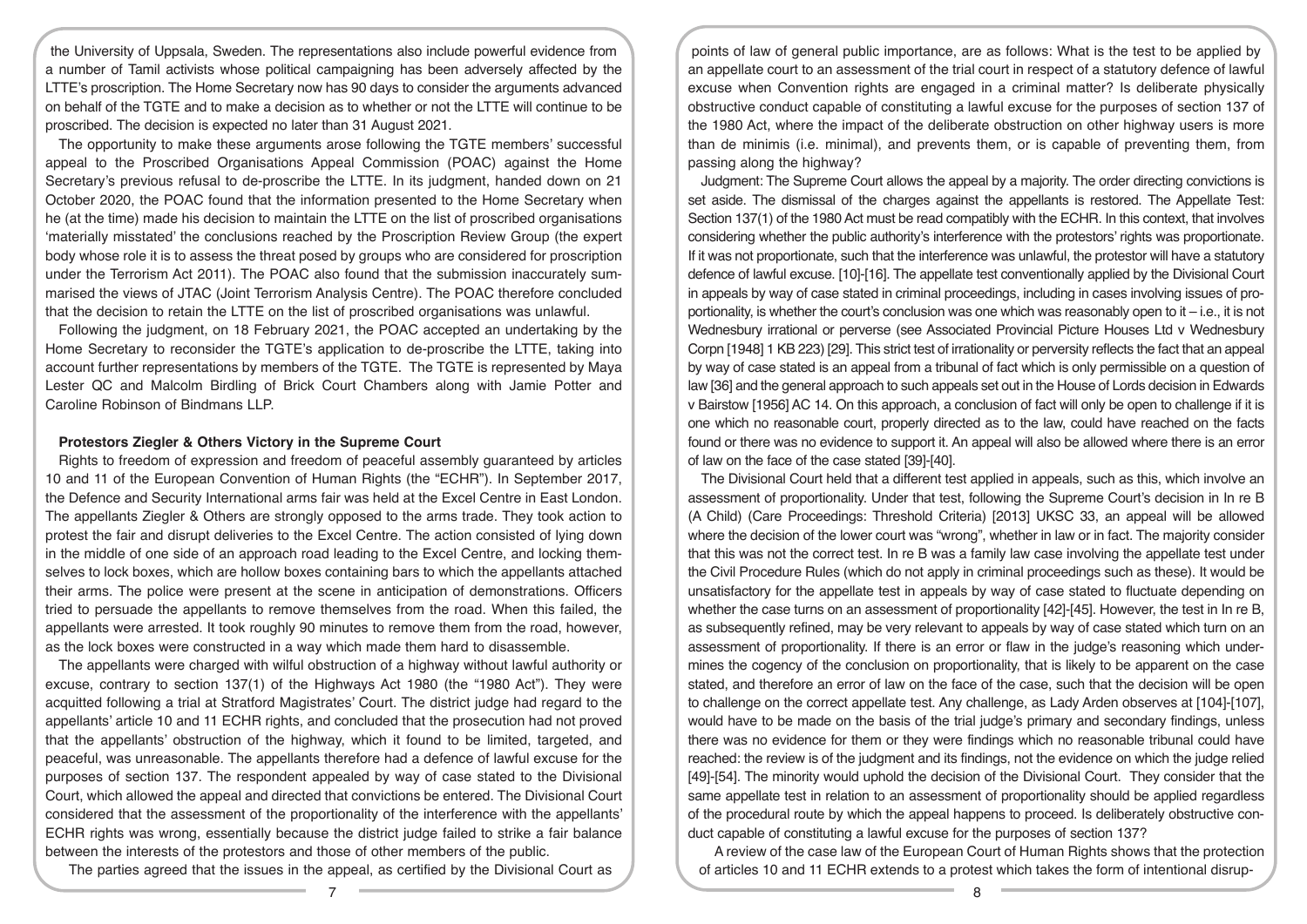tion obstructing others. However, the extent of the disruption and whether it is intentional are relevant factors in the assessment of proportionality [62]-[70]. The factors relevant to this assessment [71]-[78], include in particular, and so far as relevant here, that the appellants' action was, and was intended to be, a peaceful gathering, which gave rise to no form of disorder, did not involve the commission of any offence other than the alleged section 137 offence, was carefully targeted at vehicles heading to the fair, involved no complete obstruction of the highway, and, insofar as the obstruction lasted 90-100 minutes, was of limited duration. The district judge was entitled to take these factors into account in determining the issue of proportionality in favour of the appellants. There was no error or flaw in his reasoning on the face of the case such as to undermine the cogency of his conclusion on proportionality [80]- [87]. The minority agreed with the Divisional Court that the district judge's assessment of proportionality was flawed, but considered that the limited facts set out in the case stated did not allow the Divisional Court to conclude that the police action was proportionate. The Divisional Court's own assessment of proportionality was also flawed. The minority would therefore have ordered remittal to the magistrates' court for further examination of the facts [140]-[153].

#### **Forgotten People? Prisoners on Remand in the Pandemic**

*Transform Justice:* Soon after the pandemic started, the Lord Chief Justice gave a judgment which suggested that all judges should take into account the (worse than usual) conditions in prison when sentencing or remanding defendants. When I observed magistrates' courts in April and May last year the Manning judgment was seldom referred to, and remand decisions seemed unaffected by the pandemic. Which is a pity, because the conditions in prison really were terrible and the pandemic offered a golden opportunity to reduce unnecessary remand. This would have helped reduce the court backlog, since cases involving remanded prisoners need more hearings and require courts with docks and cells, which are in short supply due to social distancing guidance.

Before the pandemic our report – '*Presumed Innocent But Behind Bars'* – pointed out that the majority of those remanded and tried in England and Wales magistrates' courts do not get sentenced to immediate custody. This is an indicator that there are unnecessary remands. Judges and lawyers are quick to point out that the criteria for remand are different to those for sentence, and that those remanded might have got a short custodial sentence had they been given bail pending trial. I accept this, but still feel that the figures indicate an overuse of remand when combined with other evidence. And if a short prison sentence is ineffective, "a short sharp shock" of pre-trial detention must be even more so.

Recent data from the MoJ indicates that the courts' use of remand during the pandemic was very similar to previous. Magistrates and district judges remanded 48,745 defendants in 2020, only 4% less than in 2019. And the conversion to immediate custody (63% of those remanded and tried in magistrates' courts were acquitted or got a non-custodial sentence) was exactly the same as in previous years. So the pandemic seems not to have inspired judges to take more risks.

A new report from Fair Trials shows the impact of such decisions. *'Locked up in Lockdown*' is based on letters from prisoners on remand during the pandemic. The cost is both to prisoners' mental health and to justice itself. The prisoners relate huge barriers to communicating with their lawyers. Prisons locked down and refused to let lawyers visit in person. So prisoners had to communicate via video link, or phone. Access to video links and time for each call was insufficient, the quality was often very poor and it was impossible to see the prosecution evidence.

"The matter of getting legal consultations has been a nightmare, had one [remote] legal

visit, couldn't hear most of it, can't talk and see evidence as you need to, I feel very unprepared for the case and I have to take the word of brief [lawyer] saying it's in hand on the phone when they are not demanding things critical to my case i.e camera evidence, the full police interview… [I] still have no clue as to when it [trial] will be and if solicitors are prepared the way I want them to be prepared." (Stuart)

Justice is at risk due to the court backlog. Prisoners' trials have been delayed months, if not years. They are locked up for most of the day and family visits have been stopped or severely curtailed. So some have done the pragmatic thing and changed their plea to guilty, or been sorely tempted. "I was totally innocent but due to the conditions, time locked up and not being able to get appropriate legal conferences I was willing to plead guilty to get out of there. I was well over my custody limit as well. I am aware of at least 4 other people who pleaded guilty just so they didn't have to stay in HMP Preston potentially until 2022 just to have a trial. It is totally wrong and unjust." (Alex). Next week marks the end of the pandemic extension to custody time limits (the maximum time on remand before a formal review). Unfortunately this is unlikely to make any difference to the length of time prisoners spend on remand. Before and during the pandemic, judges hardly ever refused requests to extend time on remand.

Even more unfortunately a pandemic scheme for probation to provide bail information in court for all those at risk of remand has not stemmed the flow. Transform Justice and our colleagues – the Criminal Justice Alliance – are not convinced it ever properly got off the ground. We were told this bail information would be available in all magistrates' courts, but no defence lawyer came across it. And the government can't provide any data as to how it worked.

That so many remanded prisoners were acquitted or received a non custodial sentence (16,622 people in 2020) even in a pandemic year shows the need for system change – for much better information, for more challenge to the prosecution request for refusal of bail and for more understanding of the privations of pandemic imprisonment. In 2020 1,893 prisoners who had been on remand received either a conditional/absolute discharge or a fine as their sentence. Is that pandemic justice?

### **John Bowden - Fightback Against Oppressive Policing**

The Police, Crime, Sentencing and Courts Bill represents a fundamental change in the nature of policing in Britain, and a radical shift in the balance of power between the state and an increasingly disempowered population. The British criminal justice system was forged in its repression of the most marginalised and disadvantaged groups in society, whose experience of the police was almost as an occupying paramilitary force, especially in communities and districts largely populated by ethnic minorities. Policing by consent was usually a privilege afforded to compliant white working class and middle class communities, whilst poorer socially and racially marginalised communities were policed in an almost colonial way, evidenced by the high rates of death in police custody in those communities and the disproportionate use of stop and search powers to harass and intimidate. A huge proportion of the British prison population is composed of young men of ethnic minority origin, who were targeted and criminalised by the police at a young age and imprisoned; their lives are evidence of an institutionally racist criminal justice system and police force that, under the guise of 'law and order', inflicted violence, death and repression for the purpose of social control.

So-called criminal justice legislation before the current Police Bill was always focused primarily on a criminalised underclass – the other – and both Labour and Tory governments zealously